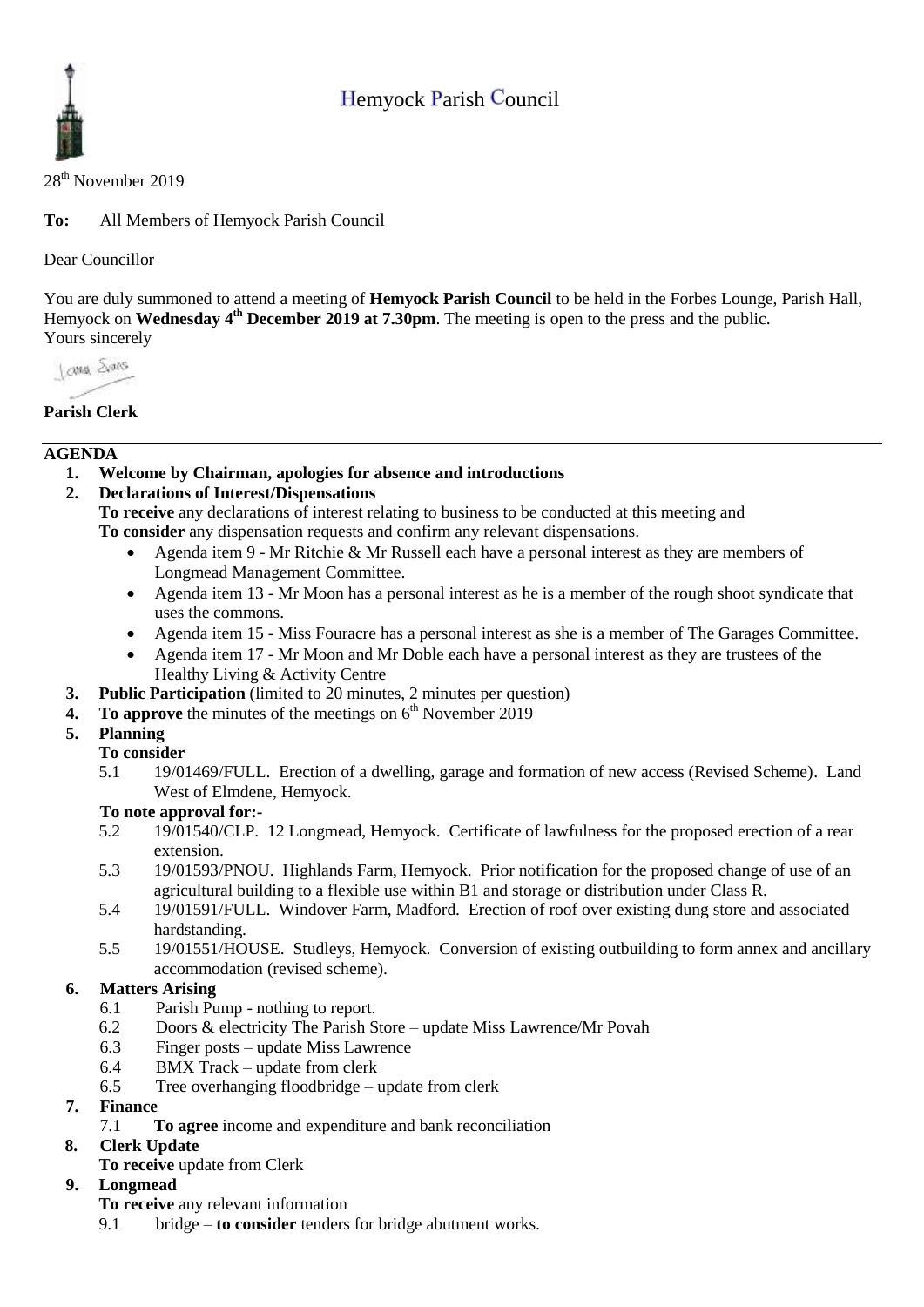9.2 Play Area **– update** from Mr Ritchie and **consider** quotations for replacement equipment.

### **10. Highways**

**To receive** any relevant information

**10.1** Station Road - pavement – **To note** Inspired Partnership's fee confirmation

**11. Cemetery** 

**To receive** any relevant information

- **12. Footpaths**
- **To receive** any relevant information. **13. Commons Management Group CMG**
- **To receive** any relevant information
- **14. Village Maintenance To receive** any relevant information
	- 14.1 **To discuss and agree** additional tasks
- **15. Garages Youth Project To receive** any relevant information
- **16. Blackdown Hills Parish Network To receive** any relevant information
- **17. Blackdown Healthy Living & Activities Centre To receive** any relevant information
	- 17.1 **To consider** proposal from BHLAC reference Men's Shed project
- **18. Asset Management** 
	- **To receive** any relevant information
- **19. Items raised by Chairman**
- **20. Items raised by Councillors**
- **21. Correspondence**

### **To consider**

- 21.1 Lights Parade **to consider** request for permission to use the electricity supply in toilets for lights.
- 21.2 Emails from parishioners with regard to the use of weedkiller in village.
- 21.3 email request for financial support for Hemyock Christmas Club The Big Visit
- 21.4 email requesting financial support for Mid Devon Mobility refer to finance committee.

### **To note**

- 21.5 CPRE Countryside Voices winter edition
- 21.6 BHAONB Annual Review
- **22. Public Participation**
- **23. PR**
- **24. Date of Next Council Meeting Wednesday 5 th February 2020 at 7.30pm, Forbes Lounge, Parish Hall**

### **FINANCE SCHEDULE**

**INCOME**

|  | 12.78   Interest, HSBC         |
|--|--------------------------------|
|  | 250.00   Redwoods, cemetery    |
|  | 250.00   Pring & Son, cemetery |

### **EXPENDITURE**

|     | 160.75     | I Pike                             | Grass cutting and maintenance            |
|-----|------------|------------------------------------|------------------------------------------|
| 2.  | 968.95     | D Evans                            | Wages and expenses                       |
| 3.  | <b>Tbc</b> | <b>HMRC</b>                        | <b>PAYE</b>                              |
| 4.  | 127.50     | K Amor                             | Cleaning, public conveniences            |
| 5.  | 38.11      | Hemyock Parish Hall                | Room hire                                |
| 6.  | 40.14      | Spot-on Supplies                   | Public conveniences consumables          |
| 7.  | 300.44     | A Russell                          | Reimbursement, concrete slab costs BHLAC |
| 8.  | 351.60     | Countrywide Grounds Maintenance    | Tree works                               |
| 9.  | 1,288.80   | <b>Chiltern Sports Contractors</b> | Tennis court lining (106 money)          |
| 10. | 24.00      | R Calcraft                         | Grass cutting                            |
| 11. | 25.00      | <b>DALC</b>                        | Training conference                      |
| 12. | 49.00      | R Taylor                           | Village maintenance                      |
| 13. | 340.00     | Roger Beaver                       | Longmead maintenance                     |
| 14. | 1,199.39   | <b>MDDC</b>                        | Grass cutting                            |